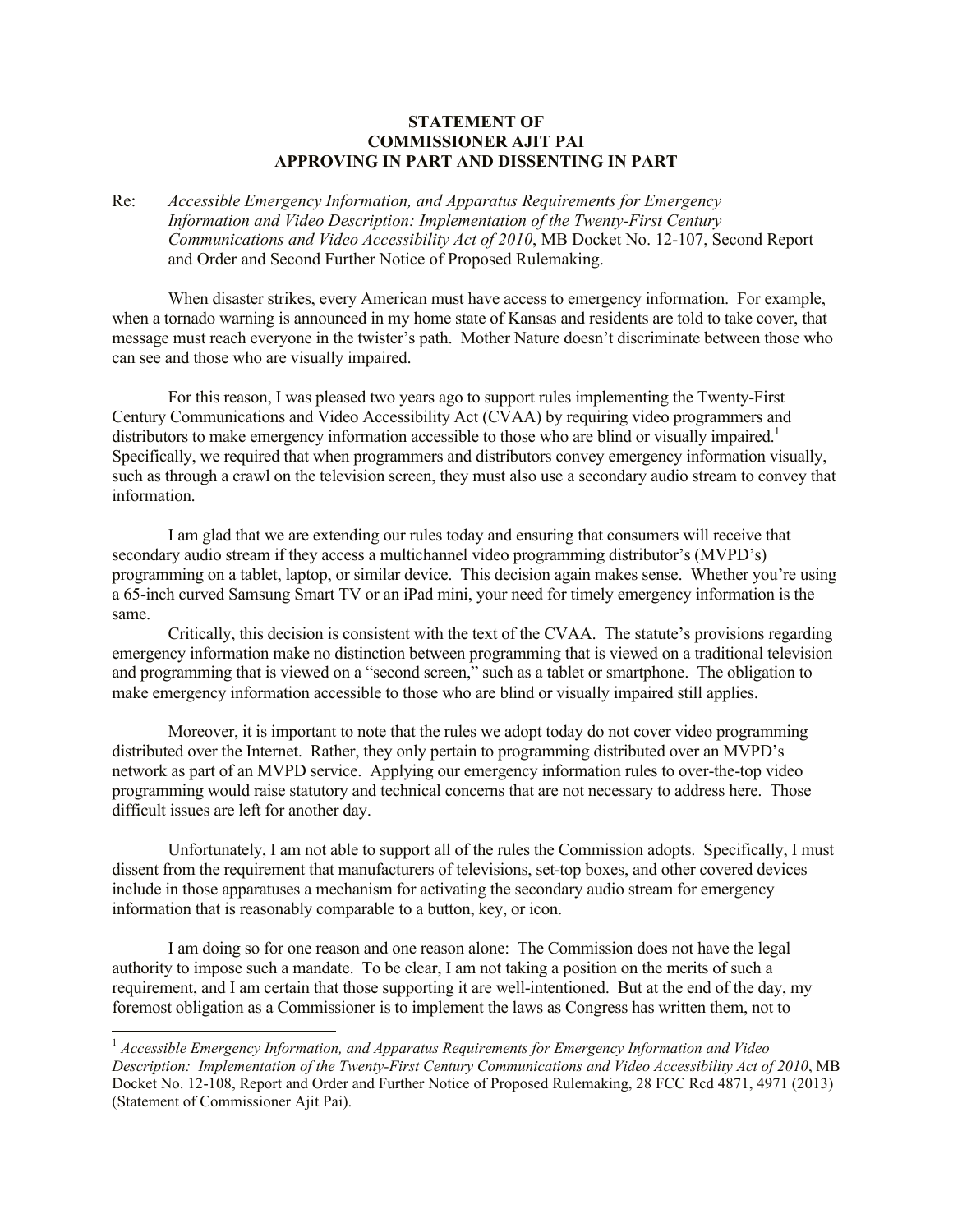rewrite statutes to conform to my own policy preferences.

In the CVAA, Congress specifically addressed under what circumstances apparatus manufacturers and MVPDs must provide consumers with a mechanism that is reasonably comparable to a button, key, or icon for activating accessibility features. In section 204, it required that one set of devices include a mechanism for activating closed captioning and video description capability.<sup>2</sup> And in section 205, it required that another set of devices (namely, navigation devices) include a mechanism for activating closed captioning capability.<sup>3</sup> But nowhere does the CVAA mention anything about devices including a mechanism for activating audible emergency information capability.<sup>4</sup> The Commission simply pulls such a mandate out of thin air.

To be sure, this item purports to ground the requirement in section 203's language requiring an apparatus to "have the capability to decode and make available emergency information . . . in a manner that is accessible to individuals who are blind or visually impaired."<sup>5</sup> But this claim withers upon further examination.

*First*, the Commission's position is inconsistent with the structure of the CVAA. That statute has two entire sections, 204 and 205, devoted to how blind and visually impaired individuals interact with devices, such as through on-screen text menus and guides as well as mechanisms for activating accessibility features<sup>6</sup>—provisions, incidentally, that the Commission concedes will make it easier for them to activate the secondary audio stream containing emergency information.<sup>7</sup> But those provisions contain no mandate pertaining to emergency information. Section 203, by contrast, addresses the capabilities that devices must have, not the means of activating those capabilities. Indeed, the title of the section is "Closed Captioning Decoder and Video Description *Capability*."<sup>8</sup> For example, section 203 requires devices to "have the capability to decode and make available the transmission and delivery of video description services." The means of activating that capability, however, is addressed in section 204. Given this critical distinction between the subject matter covered by section 203, on one hand, and sections 204 and 205, on the other, it strains credulity to suggest that Congress hid the mechanism for activating audible emergency capability in section 203.

*Second*, the Commission's position conflates the concept of an accessibility feature with a mechanism for activating that accessibility feature. Section 203 requires devices to "have the capability to decode and make available emergency information . . . in a manner that is accessible to individuals who are blind or visually impaired."<sup>9</sup> And for purposes of the statute, emergency information that is presented on a

l

5 *See* 47 U.S.C. § 303(U)(1)(c).

6 Pub. L. No. 111-260, §§ 204, 205, 124 Stat. 2751 (2010).

7 *See Second Report and Order and Second Further Notice of Proposed Rulemaking* at para. 30.

 $8$  Pub. L. No. 111-260,  $\S$  203, 124 Stat. 2751 (2010) (emphasis added).

 $9^9$  See 47 U.S.C. § 303(U)(1)(c).

<sup>2</sup> *See* 47 U.S.C. § 303(aa)(3).

<sup>3</sup> *See* 47 U.S.C. § 303(bb)(2).

<sup>4</sup> *See EchoStar Satellite L.L.C. v. FCC*, 704 F.3d 992, 999 & n.5 (D.C. Cir. 2013) (discussing the *expressio unius* canon of statutory construction, which is "a canon of construction holding that to express or include one thing implies the exclusion of the other, or of the alternative" (*quoting* BLACK'S LAW DICTIONARY 661 (9th ed. 2009))); *National Ass'n of Broadcasters v. FCC*, 569 F.3d 416, 421 (D.C. Cir. 2009) (stating "the general presumption that omission is intentional where Congress has referred to something in one subsection but not in another").